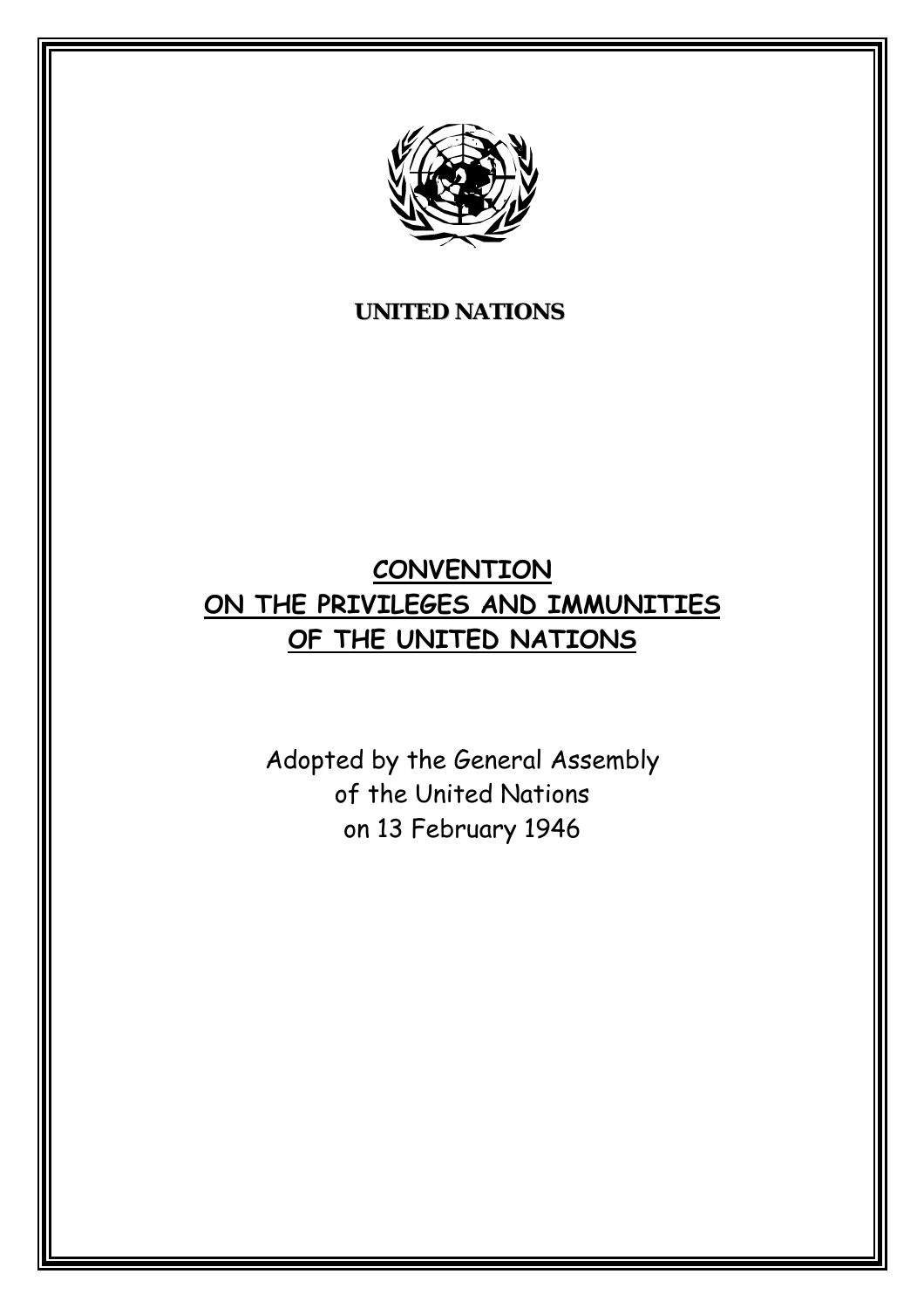## **CONVENTION ON THE PRIVILEGES AND IMMUNITIES OF THE UNITED NATIONS**

*Adopted by the General Assembly of the United Nations on 13 February 1946* 

*Whereas* Article 104 of the Charter of the United Nations provides that the Organization shall enjoy in the territory of each of its Members such legal capacity as may be necessary for the exercice of its functions and the fulfilment of its purposes and

*Whereas* Article 105 of the Charter of the United Nations provides that the Organization shall enjoy in the territory of each of its Members such privileges and immunities as are necessary for the fulfilment of its purposes and that representatives of the Members of the United Nations and officials of the Organization shall similarly enjoy such privileges and immunities as are necessary for the independent exercise of their functions in connection with the Organization;

*Consequently* the General Assembly by a Resolution adopted on the 13 February 1946, approved the following Convention and proposed it for accession by each Member of the United Nations.

#### **Article I**

#### **JURIDICTIONAL PERSONALITY**

Section 1. The United Nations shall possess juridical personality. It shall have the capacity :

(a) to contract;

(b) to acquire and dispose of immovable and movable property;

(c) to institute legal proceedings.

#### **Article II**

#### **PROPERTY, FUNDS AND ASSETS**

Section 2. The United Nations. its property and assets wherever located and by whomsoever held, shall enjoy immunity from every form of legal process except insofar as in any particular case it has expressly waived its immunity. It is, however, understood that no waiver of immunity shall extend to any measure of execution.

Section 3. The premises of the Untied Nations shall be inviolable. The property and assets of the United Nations, wherever located and by whomsoever held, shall be immune from search, requisition, confiscation, expropriation and any other form of interference, whether by executive, administrative, judicial or legislative action.

Section 4. The archives of the United Nations, and in general all documents belonging to it or held by it, shall be inviolable wherever located.

Section 5. Without being restricted by financial controls, regulations or moratoria of any kind,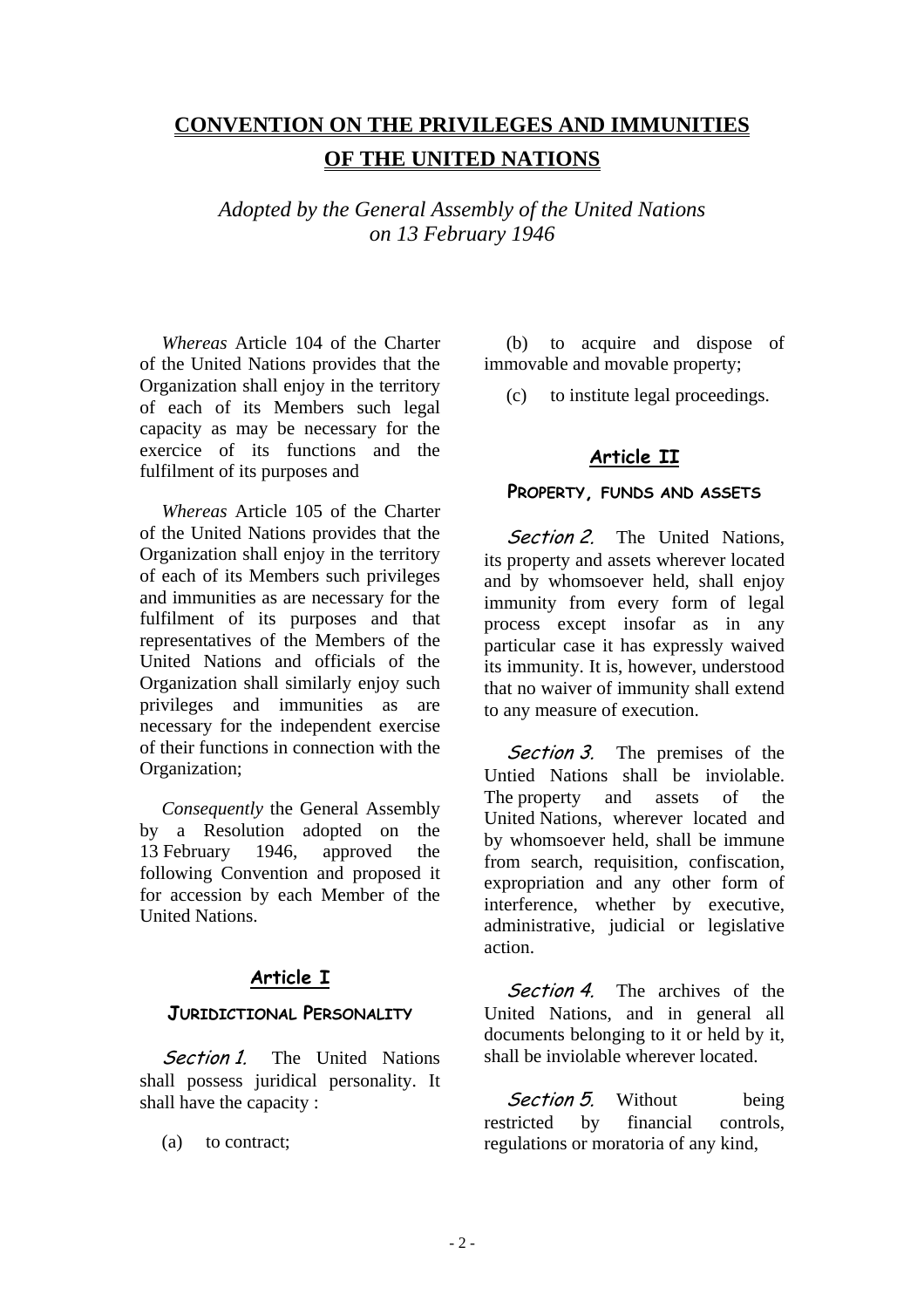(a) the United Nations may hold funds, gold or currency of any kind and operate accounts in any currency;

(b) the United Nations shall be free to transfer its funds, gold or currency from one country to another or within any country and to convert any currency held by it into any other currency.

Section 6. In exercising its rights under section 5 above, the United Nations shall pay due regard to any representations made by the Government of any Member insofar as it is considered that effect can be given to such representations without detriment to the interests of the United Nations.

Section 7. The United Nations, its assets, income and other property shall be :

(a) exempt from all direct taxes; it is understood, however, that the United Nations will not claim exemption from taxes which are in fact, no more than charges for public utility services;

(b) exempt from customs duties and prohibitions and restrictions on imports and exports in respect of articles imported or exported by the United Nations for its official use. It is understood, however, that articles imported under such exemption will not be sold in the country into which they were imported except under conditions agreed with the Government of that country;

(c) exempt from customs duties and prohibitions and restrictions on imports and exports in respect of its publications.

 $Section 8$  While the United Nations will not, as a general rule, claim exemption from excise duties and from taxes on the sale of movable and immovable property which form part of the price to be paid, nevertheless when the United Nations is making important purchases for official use of property on which such duties and taxes have been charged or are chargeable, Members will, whenever possible, make appropriate administrative arrangements for the remission or return of the amount of duty or tax.

#### **Article III**

#### **FACILITIES IN RESPECT OF COMMUNICATIONS**

Section 9. The United Nations shall enjoy in the territory of each Member for its official communications treatment not less favourable than that accorded by the Government of that Member to any other Government including its diplomatic mission in the matter of priorities, rates and taxes on mails, cables, telegrams, radiograms, telephotos, telephone and other communications; and press rates for information to the press and radio. No censorship shall be applied to the official correspondence and other official communications of the United Nations.

Section 10. The United Nations shall have the right to use codes and to despatch and receive its correspondence by courier or in bags, which shall have the same immunities and privileges as diplomatic couriers and bags.

#### **Article IV**

#### **THE REPRESENTATIVES OF MEMBERS**

**Section 11.** Representatives of Members to the principal and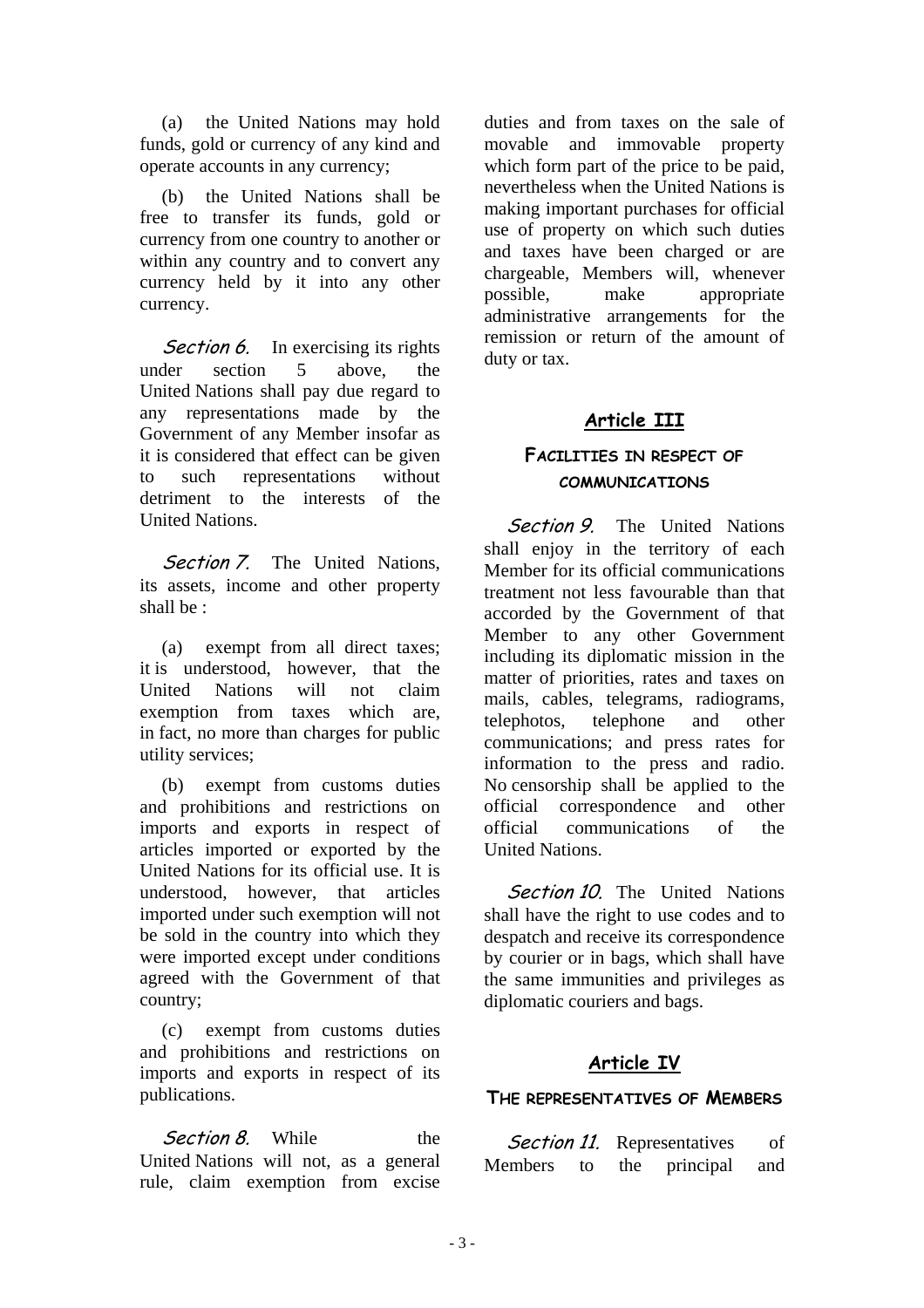subsidiary organs of the United Nations and to conferences convened by the United Nations, shall, while exercising their functions and during their journey to and from the place of meeting, enjoy the following privileges and immunities :

(a) immunity from personal arrest of detention and from seizure of their personal baggage, and, in respect of words spoken or written and all acts done by them in their capacity as representatives, immunity from legal process of every kind;

(b) inviolability for all papers and documents;

(c) the right to use codes and to receive papers or correspondence by courier or in sealed bags;

(d) exemption in respect of themselves and their spouses from immigration restrictions, alien registration or national service obligations in the state they are visiting or through which they are passing in the exercise of their functions;

(e) the same facilities in respect of currency or exchange restrictions as are accorded to representatives of foreign governments on temporary official missions;

(f) the same immunities and facilities in respect of their personal baggage as are accorded to diplomatic envoys, and also

(g) such other privileges, immunities and facilities not inconsistent with the foregoing as diplomatic envoys enjoy, except that they shall have no right to claim exemption from customs duties on goods imported (otherwise than as part of their personal baggage) or from excise duties or sales taxes.

Section 12. In order to secure, for the representatives of Members to the principal and subsidiary organs of the United Nations and to conferences convened by the United Nations, complete freedom of speech and independence in the discharge of their duties, the immunity from legal process in respect of words spoken or written and all acts done by them in discharging their duties shall continue to be accorded, notwithstanding that the persons concerned are no longer the representatives of Members.

Section 13. Where the incidence of any form of taxation depends upon residence, periods during which the representatives of Members to the principal and subsidiary organs of the United Nations and to conferences convened by the United Nations are present in a state for the discharge of their duties shall not be considered as periods of residence.

Section 14. Privileges and immunities are accorded to the representatives of Members not for the personal benefit of the individuals themselves, but in order to safeguard the independent exercise of their functions in connection with the United Nations. Consequently a Member not only has the right but is under a duty to waive the immunity of its representative in any case where in the opinion of the Member the immunity would impede the course of justice, and it can be waived without prejudice to the purpose for which the immunity is accorded.

Section 15. The provisions of sections 11, 12 and 13 are not applicables between a representative and the authorities of the State of which he is a national or of which he is or has been the representative.

Section 16. In this article the expression "representatives" shall be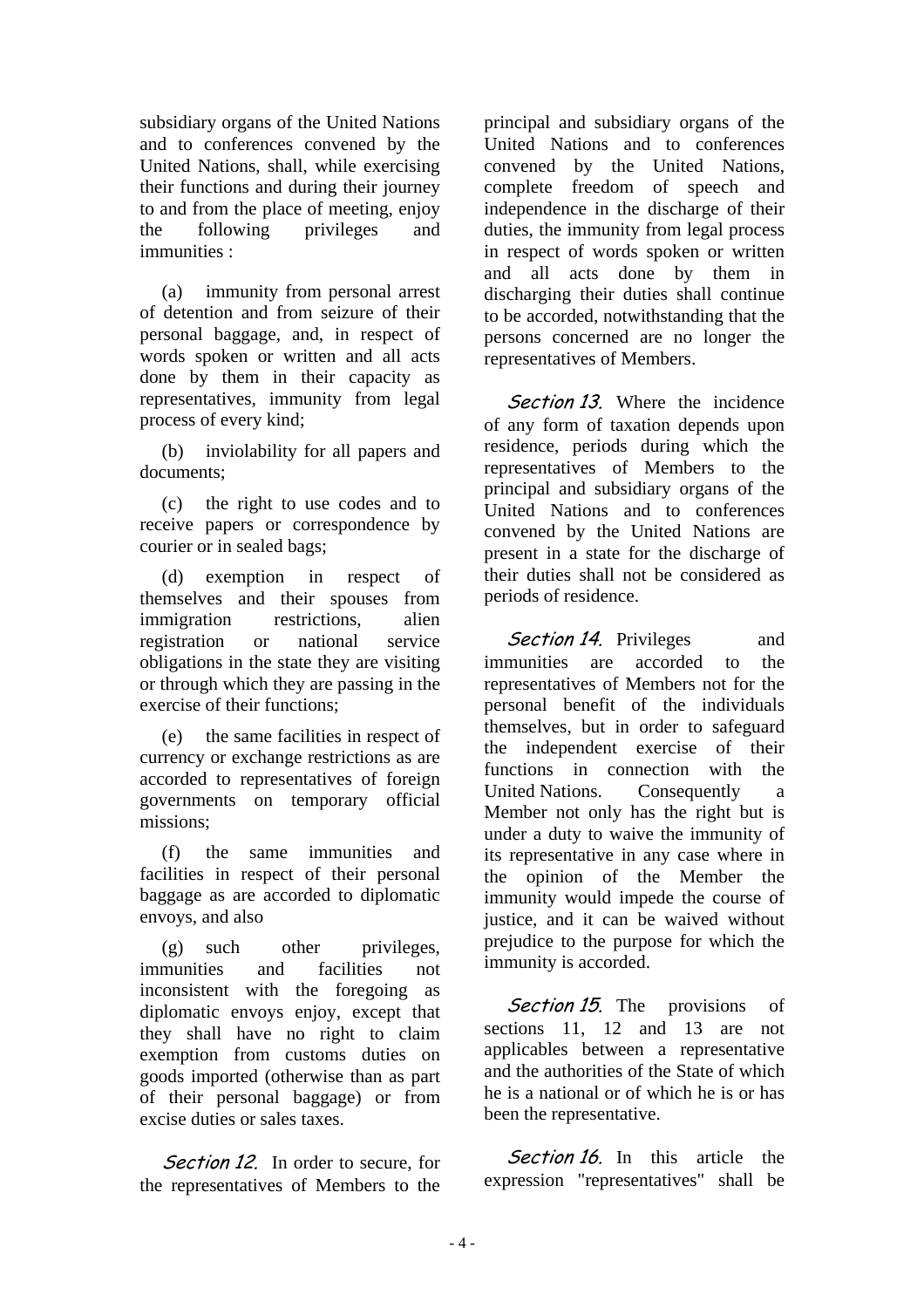deemed to include all delegates, deputy delegates, advisers, technical experts and secretaries of delegations.

# **Article V**

#### **OFFICIALS**

Section 17. The Secretary-General will specify the categories of officials to which the provisions of this article and article VII shall apply. He shall submit these categories to the General Assembly. Thereafter these categories shall be communicated to the Governements of all Members. The mames of the officials included in these categories shall from time to time be made known to the Governments of Members.

Section 18. Officials of the United Nations shall :

(a) be immune from legal process in respect of words spoken or written and all acts performed by them in their official capacity;

(b) be exempt from taxation on the salaries and emoluments paid to them by the United Nations;

(c) be immune from national service obligations;

(d) be immune, together with their spouses and relatives dependent on them, from immigration restrictions and alien registration;

(e) be accorded the same privileges in respect of exchange facilities as are accorded to the officials of comparable ranks forming part of diplomatic missions to the Government concerned;

(f) be given, together with their spouses and relatives dependent on them, the same repatriation facilities in time of international crisis as diplomatic envoys;

(g) have the right to import free of duty their furniture and effects at the time of first taking up their post in the country in question.

Section 19. In addition to the immunities and privileges specified in section 18, the Secretary-General and all Assistant Secretaries-General shall be accorded in respect of themselves, their spouses and minor children, the privileges and immunities exemptions and facilities accorded to diplomatic envoys, in accordance with international law.

Section 20. Privileges and immunities are granted to officials in the interests of the United Nations and not for the personal benefit of the individuals themsleves. The Secretary-General shall have the right and the duty to waive the immunity of any official in any case where, in his opinion, the immunity would impede the course of justice and can be waived without prejudice to the interests of the United Nations. In the case of the Secretary-General, the Security Council shall have the right to waive immunity.

Section 21. The United Nations shall cooperate at all times with the appropriate authorities of Members to facilitate the proper administration of justice, secure the observance of police regulations and prevent the occurrence of any abuse in connection with the privileges, immunities and facilities mentioned in this article.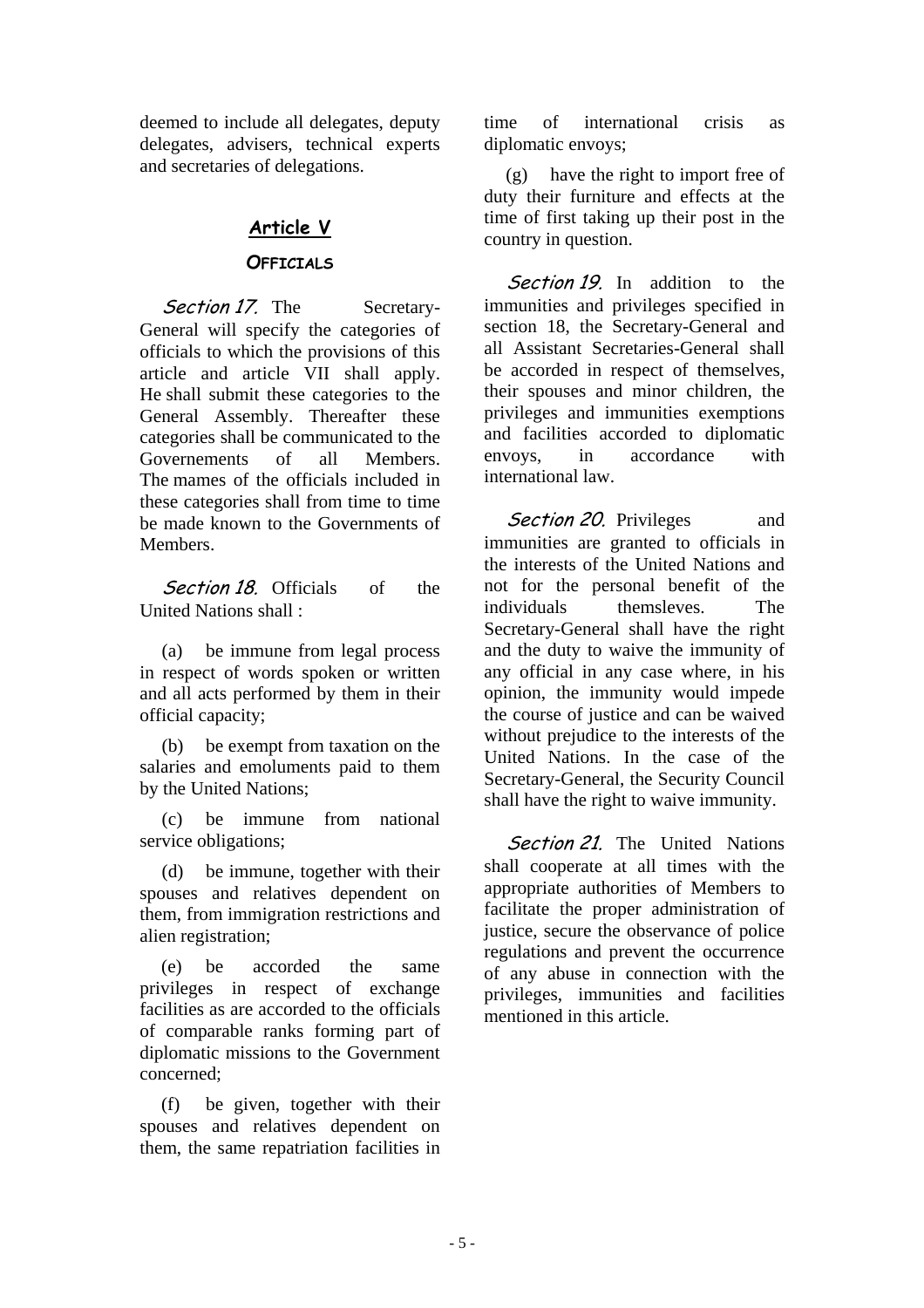#### **Article VI**

#### **EXPERTS ON MISSIONS FOR THE UNITED NATIONS**

Section 22. Experts (other than officials coming within the scope of article V) performing missions for the United Nations shall be accorded such privileges and immunities as are necessary for the independent exercise of their functions during the period of their missions, including the time spent on journeys in connection with their missions. In particular they shall be accorded :

(a) immunity from personal arrest or detention and from seizure of their personal baggage;

(b) in respect of words spoken or written and acts done by them in the course of the performance of their mission, immunity from legal process of every kind. This immunity from legal process shall continue to be accorded notwithstanding that the persons concerned are no longer employed on missions for the United Nations;

(c) inviolability for all papers and documents;

(d) for the purpose of their communications with United Nations, the right to use codes and to receive papers or correspondence by courier or in sealed bags;

(e) the same facilities in respect of currency or exchange restrictions as are accorded to representatives of foreign governments on temporary official missions;

(f) the same immunities and facilities in respect of their personal baggage as are accorded to diplomatic envoys.

Section 23. Privileges and immunities are granted to experts in the interests of the United Nations and not for the personal benefit of the individuals themselves. The Secretary-General shall have the right and the duty to waive the immunity of any expert in any case where, in his opinion, the immunity would impede the course of justice and it can be waived without prejudice to the interests of the United Nations.

#### **Article VII**

#### **UNITED NATIONS LAISSEZ-PASSER**

Section 24. The United Nations may issue United Nations laissez-passer to its officials. These laissez-passers shall be recognized and accepted as valid travel documents by the authorities of Members, taking into account the provision of section 25.

Section 25. Applications for visas (where required) from the holders of United Nations laissez-passer, when accompanied by a certificate that they are travelling on the business of the United Nations, shall be dealt with as speedily as possible. In addition, such persons shall be granted facilities for speedy travel.

Section 26. Similar facilities to those specified in section 25 shall be accorded to experts and other persons who, though not be holders of United Nations laissez-passer, have a certificate that they are travelling on the business of the United Nations.

Section 27. The Secretary-General, Assistant Secretaries-General and Directors travelling on United Nations laissez-passer on the business of the United Nations shall be granted